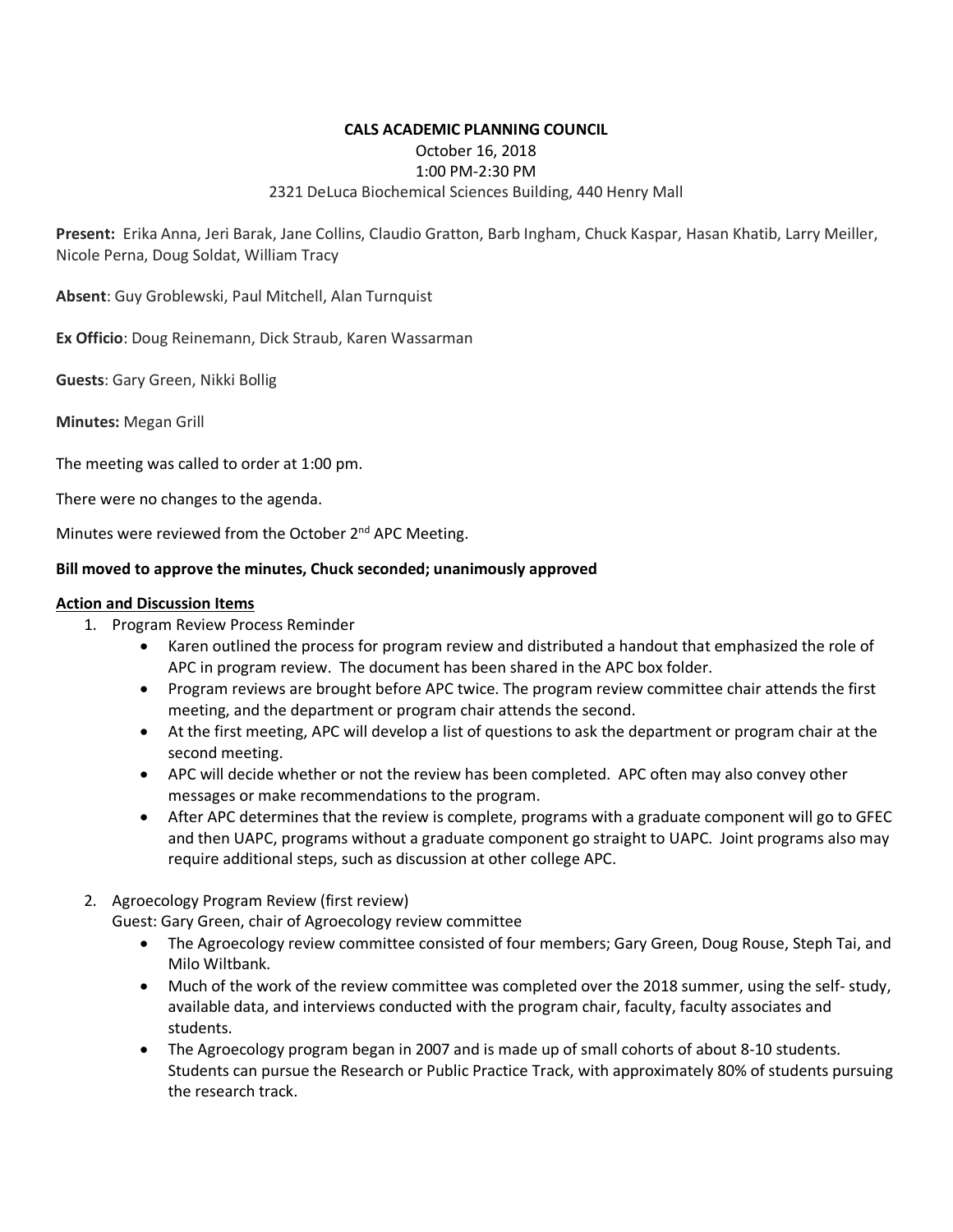- Strengths for this niche program include: a good completion rate, with the majority of students completing in 5 semesters; good faculty involvement; and a governance committee that meets regularly. The program attracts strong students, and about 20% go on to further education, while the majority go directly into the workforce.
- Challenges for the program include: the ability to staff the program's core courses, a lack of physical space for students, and difficulty in securing funding for students pursuing the Public Practice Track. Additionally, the program has made efforts towards increasing diversity, but has not been successful.
- APC discussed the difficulties in staffing core courses, and recommended that the program develop a three year teaching plan to ensure staffing. The interdisciplinary nature of the program, combined with the campus budget structure, was cited as the biggest obstacle to finding instructors.
- APC questioned how many students pursue a dual degree in a related program, such as soil science, but the answer was unknown. They also discussed the program's admission process, and examined the reasons that students are having difficulty finding funding. Recent changes to University Fellowships, now only offered to PhD students, is a key factor. The program chair, Steve Ventura is engaging in conversations with the Graduate School in hopes of making this funding available to Agroecology students.
- APC also discussed how the lack of a physical space and a dedicated department home affect the program. Members questioned whether or not the program has considered inclusion in an existing department. In particular, APC expressed concerns about retaining institutional memory without a departmental home. Alan Turnquist, who was described as an asset to the program, and the previous program coordinator, are able to provide some institutional memory, but it was questioned if relying on staff retention for institutional memory was appropriate.
- Questions will be shared with the program chair, Steve Ventura, who will attend the next APC meeting.
- 3. Suspension of Admissions to the Development PhD program
	- The Development PhD program, often referred to as Development Studies, was reviewed in 2015, and identified as being very small (approximately 2 students) and struggling with finding funding for students. The interdisciplinary nature of the program has led to issues similar to those of Agroecology in terms of ability of faculty to commit time and funding outside of their departmental programs. There are 16 total faculty members in the program, primarily in AAE and C&E Soc.
	- This request to suspend admission will allow the program time to define governance structures and to explore potential funding models.
	- By the end of next spring the program will return to APC to discuss which of two outcomes are proposed for the program – 1. the program will identify solutions to their small size, lack of concrete faculty commitment, and funding issues, or 2. The program will return with a request to discontinue.
	- Suspension of admissions means that students currently in the program will be able to continue, but no new students will be admitted.
	- If the request to suspend admissions is approved, it will go on to GFEC and UAPC, but is somewhat unique in that the graduate school has already suspended admissions prior to the approval process.

# **Nicole moved to approve suspension of admissions to the Development PhD program, Larry seconded, unanimously approved**

- 4. Collaborative Function and Governance
	- The discussion about collaborative function and governance was briefly discussed at a previous meeting, and APC requested that it return.
	- Kate recapped that she met with Jocelyn Milner and Steve Smith last year to request their input on the collaborative model and regulations regarding FP&P.